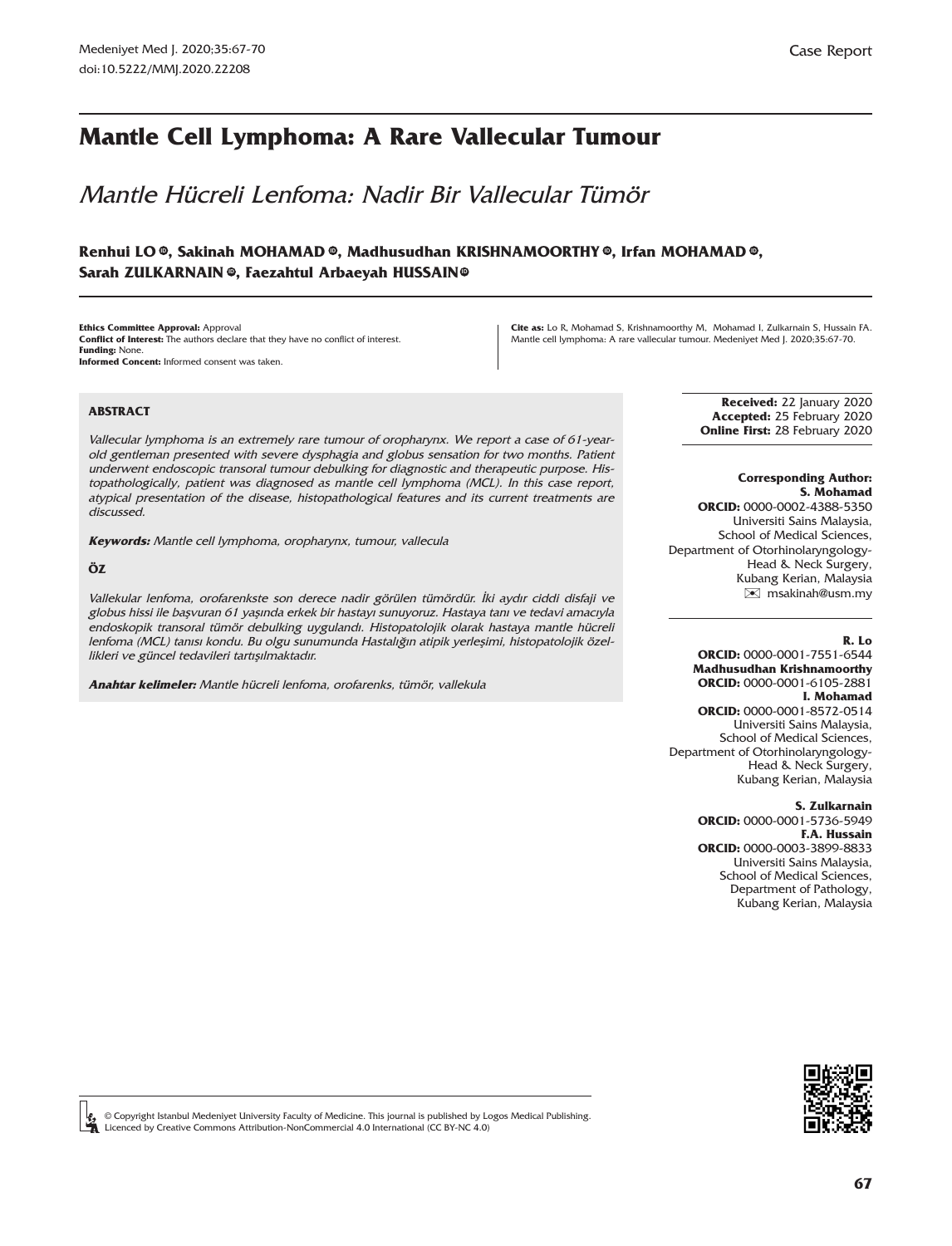## **INTRODUCTION**

Vallecula is a potential space, bounded anteriorly by base of tongue, posteriorly by lingual surface of epiglottis, medially by median glossoepiglottic fold, and laterally by lateral glossoepiglottic folds. It contains mainly glandular or lymphoid tissues. Its tumour is not among common disease entities $^1$ . The commonest vallecular mass is benign retention cyst<sup>2</sup>. Other rare causes include lingual thyroid cyst, thyroglossal cyst, minor salivary gland tumours, lipoma, schwannoma, lymphangioma, haemangioma, granulomatous or infectious diseases, malignant conditions including squamous cell carcinoma, or very rarely lymphoma<sup>3</sup>. Large vallecular tumour often has challenging airway as it often displaces epiglottis posteriorly causing airway obstruction.

### **CASE REPORT**

A 61-year-old gentleman presented with a 2-month history of globus sensation and later worsened with incomplete swallowing. He should swallow multiple times for complete intake of food. He had no dysphagia, odynophagia, voice change, shortness of breath, B symptoms, loss of appetite or weight.



**Figure 1. Right vallecular mass (arrow) with epiglottis displaced posteroinferiorly patient's consent obtained for the use of the image.**

Physical examination revealed that patient was well and not in respiratory distress. Laryngoscopy revealed a globular mass arising from right vallecular area occupying 70% of the airway (Figure 1). The epiglottis was displaced posteriorly, and both vocal cords were grossly normal. There was no cervical lymphadenopathy. Axillary and inguinal lymphadenopathies, and hepatosplenomegaly were not detected.

Computed tomography (CT) scan of neck demonstrated a right vallecular mass with large lobulated homogenous enhancing soft tissue density measuring 2.2 cm x 3.1 cm x 2.5 cm and displacing epiglottis posteroinferiorly. Lymphoma or adenoid cystic carcinoma should be excluded in differential diagnosis (Figure 2).



**Figure 2. CT neck (A, sagital cut; B, axial cut) showing homogenously enhanced soft tissue density mass with mass effect displacing epiglottis (\*) posteroinferiorly.** 

Direct laryngoscopy under general anaesthesia was performed. There was a globular mass at the right vallecular area. Seventy percent of the tumour bulk was removed and tissue sample was sent for histopathological examination (Figure 3). Patient has had no more difficulty in swallowing immediate after the operation. The histopathological examination showed mantle cell lymphoma (Figure 4,5) with ki67 proliferative index of 40-50%. He was later referred to haematology department for further treatment. Treatment options were given to the patient, however he only opted for oral cyclophosphamide treatment.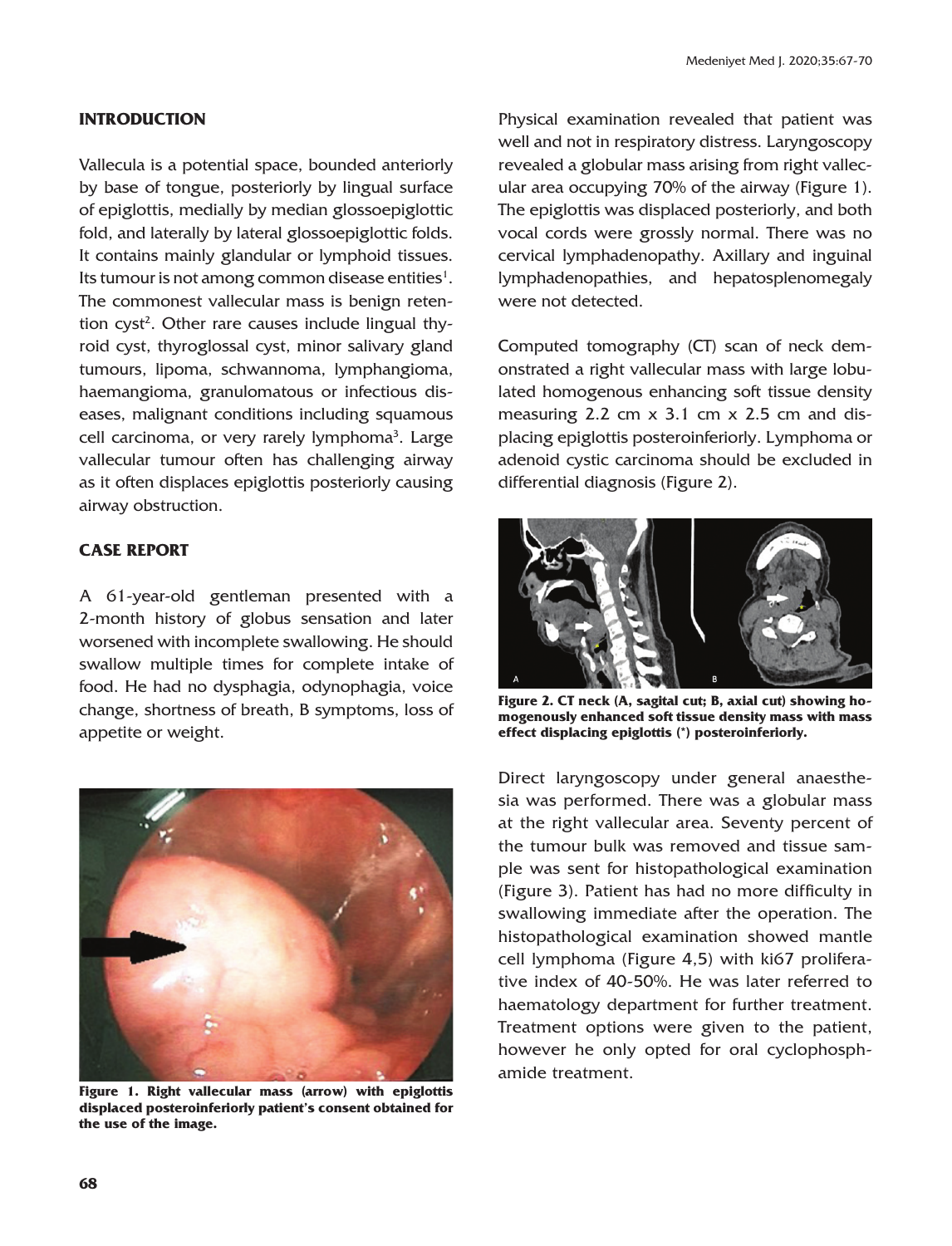

**Figure 3. Post debulking and biopsy of the mass.**



**Figure 4. The vallecular tissue has benign stratified squamous epithelium with the underlying stroma diffusely infiltrated by neoplastic lymphoid cells (H&E, 200x). The neoplastic cells are monotonous and medium cell size. The inset: They are composed of centrocytes displaying cleaved nuclei, inconspicuous nucleoli and scanty cytoplasm. Some mitotic figures are present (arrow). Reactive small lymphocytes are interspersed in between the neoplastic cells (H&E, 400X).**

## **DISCUSSION**

Mantle cell lymphoma is a rare type of mature B-cell non-Hodgkin lymphoma (NHL). It only accounts for 3-6% of all NHLs. Annually, it affects 0.5 in 100.000 population. Median age of diagnosis is 68 years with male predominance of  $3:1^4$ .



**Figure 5. Immunohistochemical stains. The neoplastic cells show strong membrane staining for (A) CD 20 (200x), (B) CD 5 (200x) and (C) strong nuclear staining for Cyclin D1 (200x).**